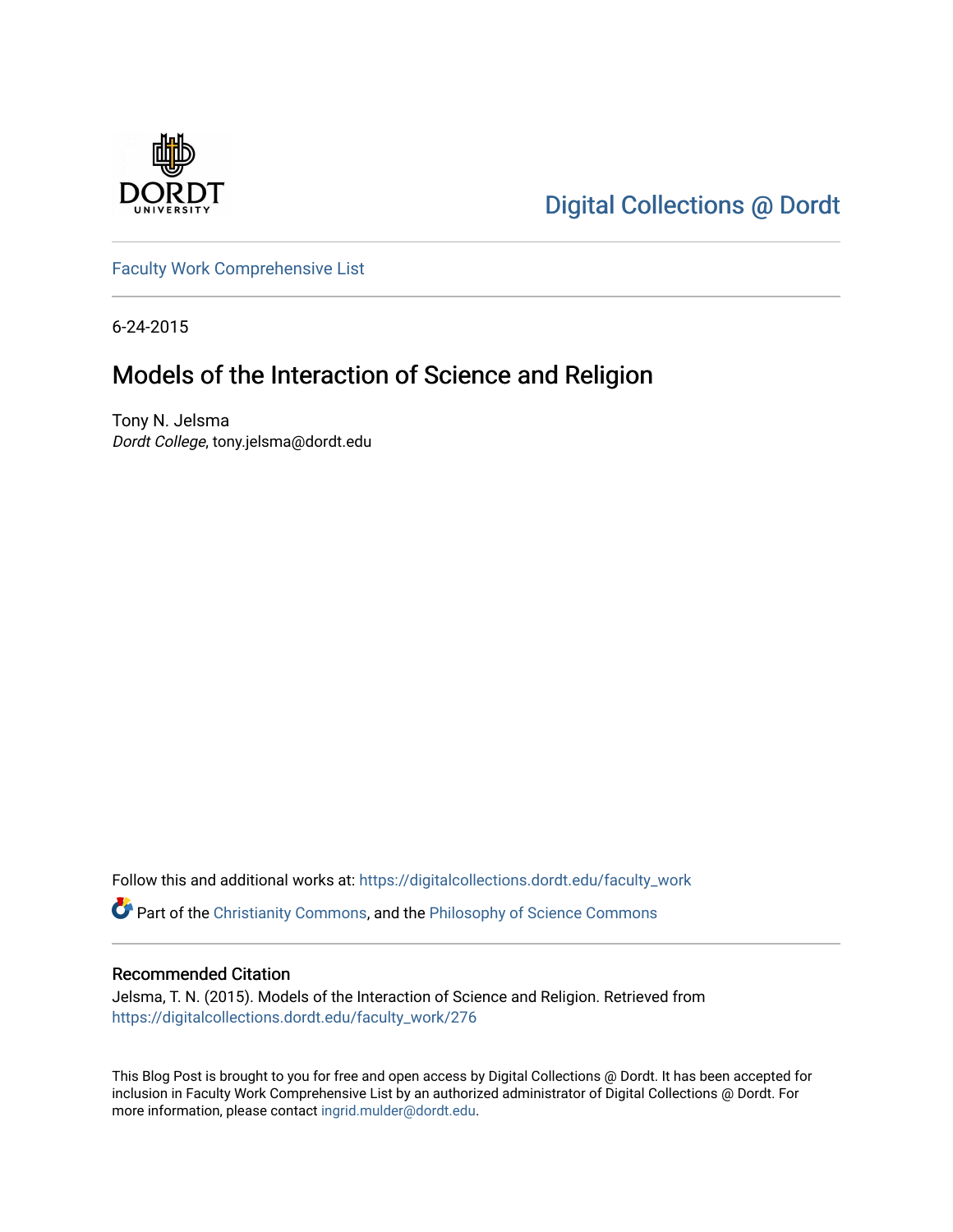# Models of the Interaction of Science and Religion

### Abstract

"As Christians we are... immersed in this scientific culture and yet God's Word communicates to us from very different cultural contexts."

Posting about religion and science from In All Things - an online hub committed to the claim that the life, death, and resurrection of Jesus Christ has implications for the entire world.

<http://inallthings.org/models-of-the-interaction-of-science-and-religion/>

### Keywords

In All Things, religion and science, God, creation

### **Disciplines**

Christianity | Philosophy of Science

### **Comments**

[In All Things](http://inallthings.org/) is a publication of the [Andreas Center for Reformed Scholarship and Service](http://www.dordt.edu/services_support/andreas_center/) at Dordt [College](http://www.dordt.edu/).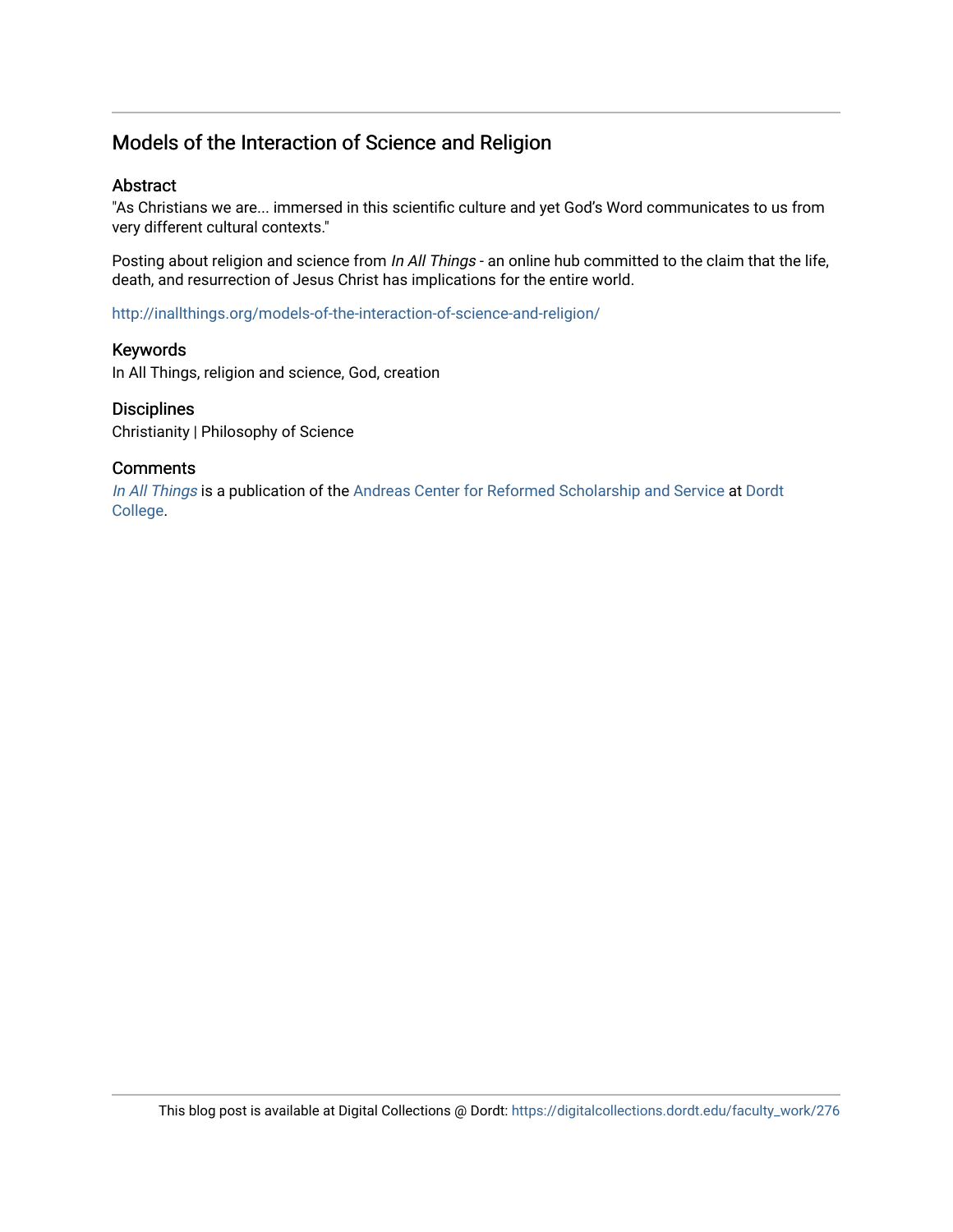# **Models of the Interaction of Science and Religion**

**inallthings.org**[/models-of-the-interaction-of-science-and-religion/](http://inallthings.org/models-of-the-interaction-of-science-and-religion/)

### Tony Jelsma

This is post #1 of 1 in the series *"Religion and Science - A Reformed Perspective"*

A series exploring the interactions between religion and science.

We live in a scientific age. The impacts of science and technology are all around us, from the ubiquity of cell phones, to amazing progress in our understanding of the creation, to life-saving advances in medical treatments. As Christians we are also immersed in this scientific culture and yet God's Word communicates to us from very different cultural contexts. As a result, it can be a challenge to connect what we know about God from his Word to our present scientific understanding.

A frequent perception held by the general public is that religion and science are at odds; that science has supplanted religion. However, this perception has not always been the case. The warfare model of "religion versus science" that is prevalent today was largely influenced by Andrew Dickson White's 1896 A History of the Warfare of Science wtih Theology in [Christendom.](http://dordt.worldcat.org/search?qt=affiliate_wcl_all&ai=wclocal_dordt&fq=&q=A+History+of+the+Warfare+of+Science+with+Theology+in+Christendom&wcsbtn2w=Go&scope=3&oldscope=) However, John Hedley Brooke's more recent indepth study Science and Religion: Some Historical [Perspectives](http://dordt.worldcat.org/search?q=Science+and+Religion%3A+Some+Historical+Perspectives&qt=notfound_page&scope=3&oldscope=3&fq=&search=Search) points to a much more complex array of interactions. Religion often had a cordial relationship with science, even stimulating scientific advances.

Ian Barbour, in his [Religion](http://dordt.worldcat.org/title/religion-in-an-age-of-science/oclc/20056132&referer=brief_results) in an Age of Science, describes four types of interactions between religion and science. These types form a spectrum of increasingly favorable interactions between religion and science. While my experience has been that the interactions of religion and science do not always fit into neat categories, I do find them to be a helpful starting point.

## **Conflict**

The Conflict model assumes that religion and science are incompatible and that only one of these is a legitimate source of knowledge. We are familiar with the militant atheist-types like Richard Dawkins, who deride any kind of religious sentiment. For them religion is a delusion and the only true knowledge is scientific knowledge, which is subject to testing and objective analysis. However, what Dawkins and others like him do not acknowledge is that everyone is religious in some way. Roy Clouser argues convincingly in The Myth of Religious [Neutrality](http://dordt.worldcat.org/title/myth-of-religious-neutrality-an-essay-on-the-hidden-role-of-religious-belief-in-theories/oclc/24375107&referer=brief_results) that anything that is assumed to be true without question is thereby religious. Thus, Dawkins' naturalistic perspective is in itself religious.

It is easy to see how people like Dawkins hold to the conflict model of "science versus religion", but Barbour argues that biblical literalists do the same. For them the Bible is the only source of truth, and scientific knowledge must be interpreted in light of what the Bible says. If there is any perceived conflict, Scripture trumps science. One might even quote Romans 3:4, "Let God be true and every human being a liar."

## **Independence**

The late paleontologist, evolutionary biologist, and historian of science Stephen Jay Gould, coined the term NOMA in his book [Rocks](http://dordt.worldcat.org/title/books-rocks-of-ages/oclc/95373332&referer=brief_results) of Ages. NOMA stands for Non-Overlapping Magisteria, which argues that the domain of science is the study of objective facts, while the domain of religion is that of personal values. In other words, science deals with the "what" and religion deals with the "why." Thus, they cannot conflict because they have different functions.